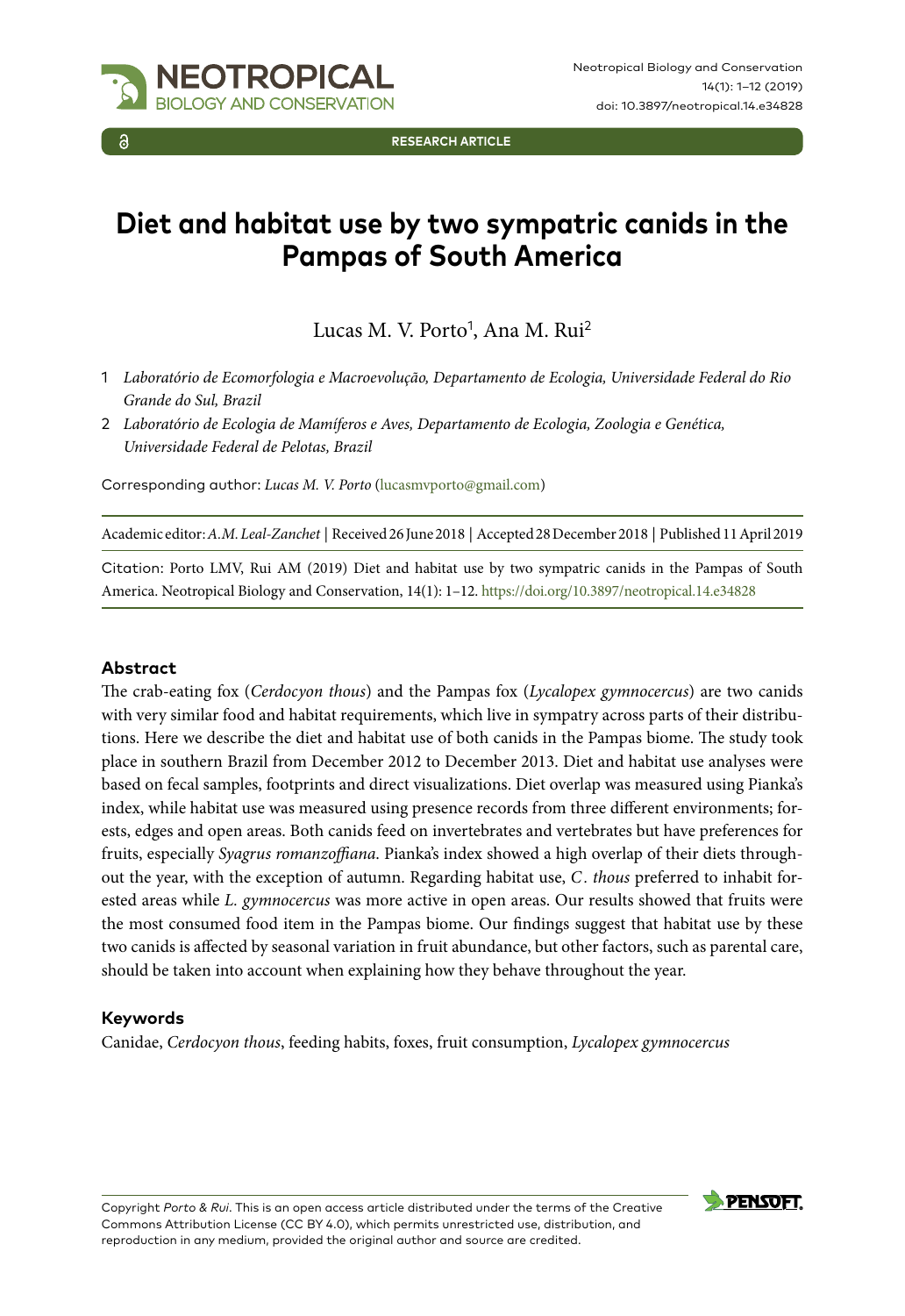# **Introduction**

Mammals have different types of feeding behaviors and are adapted to fill a wide variety of ecological niches (Pough *et al*., 1993). Based on the variability of their diets, mammals are characterized as specialists or generalists (Jedrzejewska and Jedrzejewski, 1998). Generalist species consume a wide range of resources, whereas specialists tend to show a more restricted diet that is based on a certain type of resource (Elmhagen *et al*., 2000; Kaneko *et al*., 2006).

The Canidae family is a widely distributed group (Kleiman, 1967) with the capacity to adapt to a range of different environments (from forests to open areas) and to obtain resources using different strategies (Berta, 1982). In South America, the crab-eating fox (*Cerdocyon thous*) (Linnaeus 1766) and the Pampas fox (*Lycalopex gymnocercus*) (Fischer 1814) coexist over a large part of their distributions and have both similar body sizes and generalist diets (Emmons and Feer, 1997; Sillero-Zubiri *et al*., 2004). The distribution of *C. thous* extends from southern Colombia to Venezuela, through Paraguay and Uruguay to northern Argentina. *Lycalopex gymnocercus* presents a more restricted distribution, extending from southeastern Bolivia to southern Brazil and western Paraguay, Uruguay and northern Argentina (Berta, 1982; Redford and Eisenberg, 1992; Sillero-Zubiri *et al*., 2004; Lucherini and Vidal, 2008).

Although several studies have described the ecology of *C. thous* and *L. gymnocercus* separately, or have studied them as part of a group of sympatric canids (Juarez and Marinho-Filho, 2002; Bueno and Motta-Junior, 2004; Jácomo *et al*., 2004; Pedó *et al*., 2006; Vieira and Port, 2007; Varela *et al*., 2008; Castillo *et al*., 2011; Di Bitetti *et al*., 2009), only Vieira and Port (2007) and Di Bitetti *et al*. (2009) have conducted comparative studies of these two species. While these studies analyzed the canids in similar environments, including grasslands and forests, neither of them assessed the situation where both canids live in sympatry in the Pampas of South America. We quantified and compared *C. thous* and *L. gymnocercus* diets in the Pampas biome in southern Brazil and described their relative patterns of habitat use, testing if a large overlap in the diet of the species resulted in a differential use of the environment.

### **Material and methods**

The study was conducted in the Pampas of southern Brazil, in the Horto Botânico Irmão Teodoro Luis (31º48'50"S, 52º25'55"W), which is a permanent federal conservation unit under the responsibility of the Universidade Federal de Pelotas (UF-Pel). It has an area of 100 ha and is situated in the municipality of Capão do Leão (Figure 1). The study area belongs to the geomorphological region of the Coastal Plain, in the state of Rio Grande do Sul, southern Brazil. The area is a mosaic landscape composed of fragments of *Restinga* forest, native fields, wetlands and an agricultural system mainly consisting of rice crops, pastures and *Eucalyptus* plantations. The region has a humid, temperate climate with a hot summer, corresponding to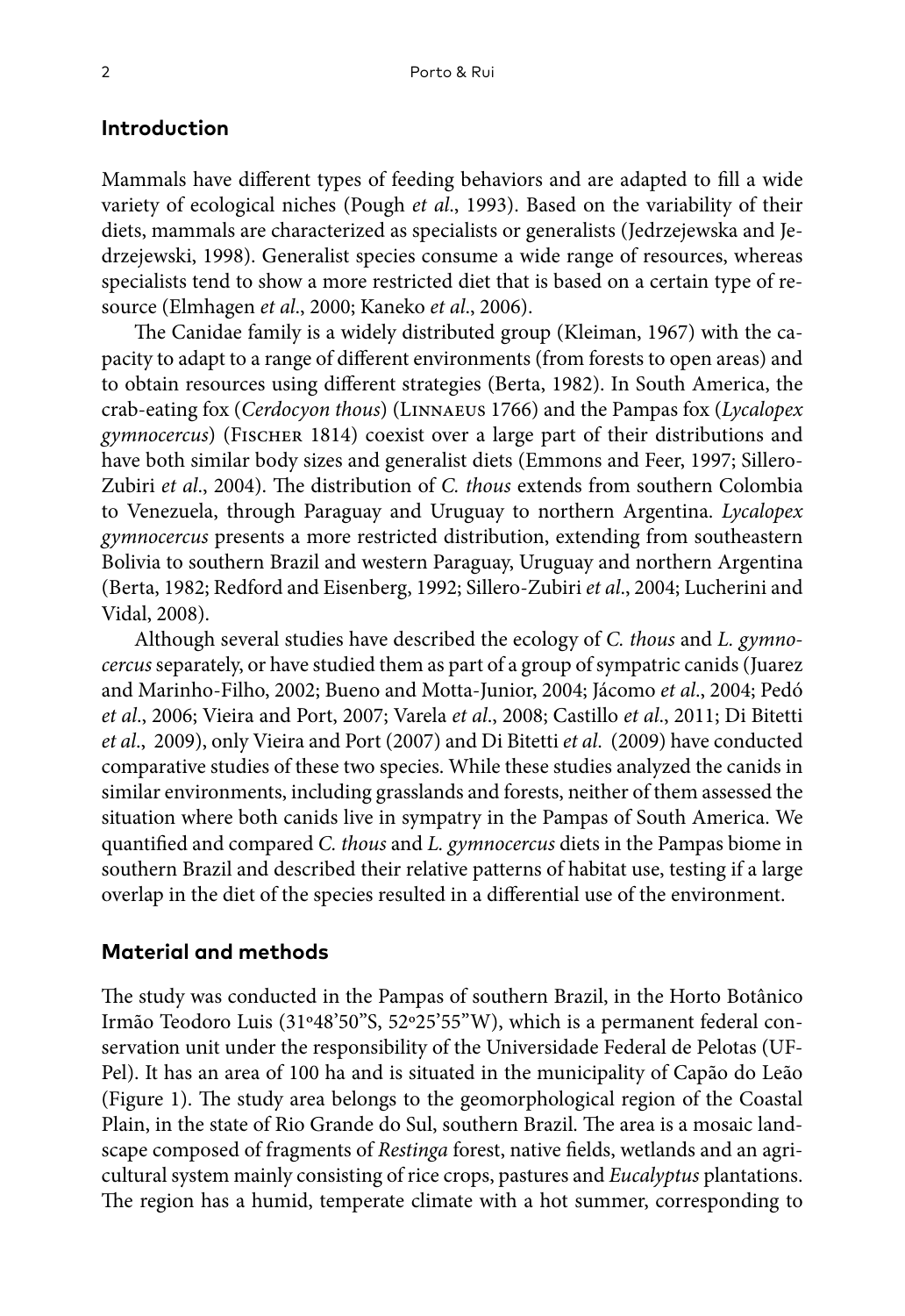

**Figure 1.** Location of the study area in the Pampas of southern Brazil, with a map showing the location of the transects used to collect fecal samples and presence records of the canids.

Köppen's Cfa climate zone (Köppen, 1948). During the study period the annual rainfall was 1.391 mm and the average temperature was 16.9°C. The mean temperature and precipitation of each season (calendar-based seasons) were 22.9°C and 421 mm, respectively, in summer, 17.6°C and 259 mm in autumn, 9.4°C and 227 mm in winter and 17.9°C and 483 mm in spring (Estação Agroclimatológica de Pelotas, 2015).

Data collection was performed for 12 months (December 2012 to December 2013) (52 weeks/year and 13 weeks/season). The total sampling effort was 352 hours/year and 88 hours/season. Transects were taken within the *Restinga* forest, grasslands and at the interface between the forest and grassland environments, which allowed us to evaluate the environment used by both species at a refined scale. To identify habitat use by *C. thous* and *L. gymnocercus*, we recorded the habitat type where fecal samples, direct visualizations and footprints of both canids were found during the surveys. The fecal samples were collected individually in labeled plastic bags for later evaluation. A total of 9 km of transections, corresponding to the sum of the transects depicted in Figure 1, were surveyed every week, always in the morning. Within the 9 kilometers of trails sampled 3 km were located within open areas, 3 km in forest areas and 3 km in edge areas. The distance of the trails was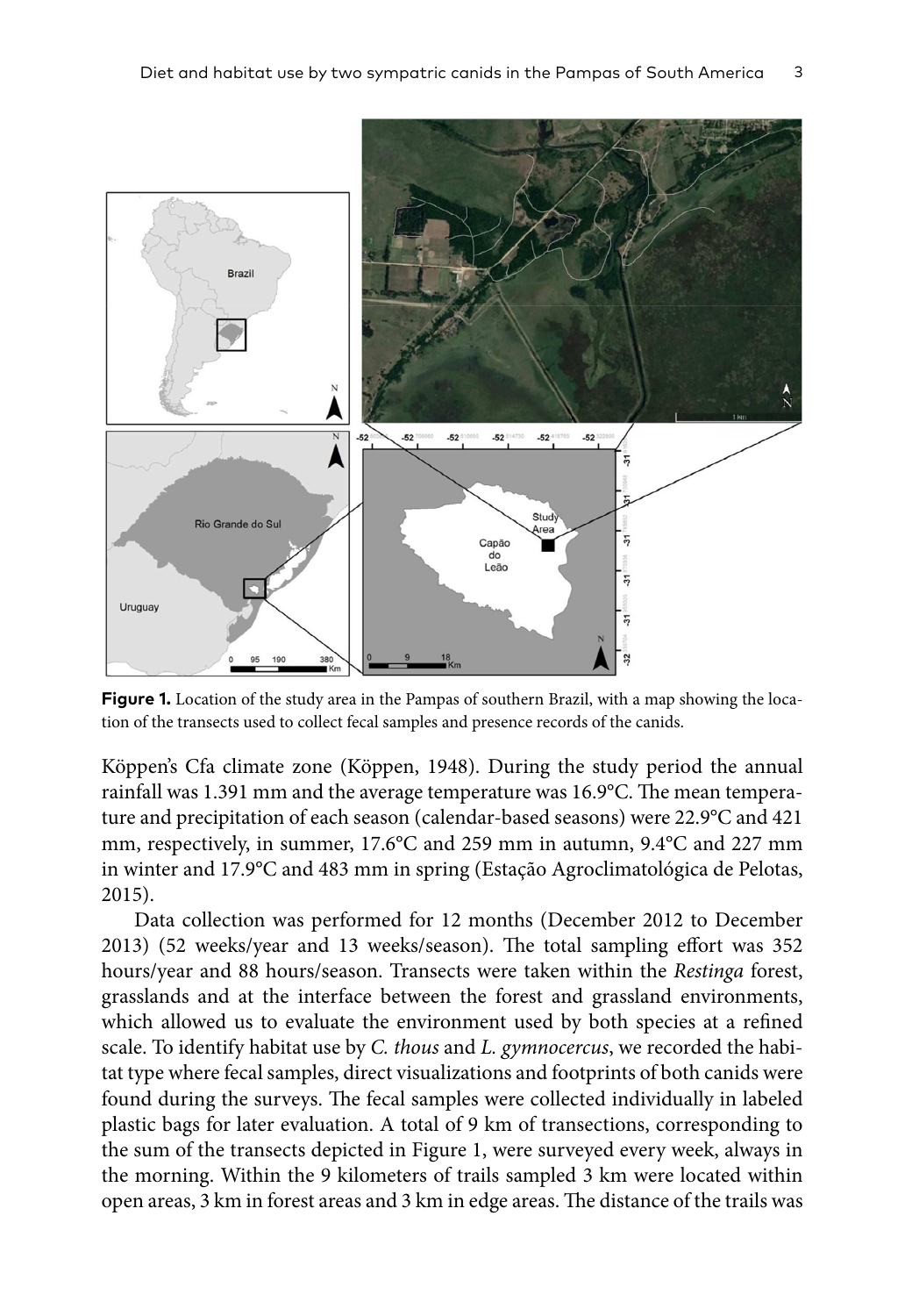measured with a GPS at the beginning of the field work. The 9 kilometer trail was sampled on two consecutive days each week. On the first day the trails referring to the forest areas (3 km) were sampled, while on the second day the trails referring to the open and border areas  $(3 + 3 \text{ km})$  were sampled. Every week we walked exactly the same sections of these transects.

Fecal samples were examined under a stereomicroscope in the laboratory. The food items collected from the samples were separated, washed in running water and dried at 40°C in an oven for 24 hours. The food items were identified to the lowest possible taxonomic category with the help of specialists. We followed the studies of Martins (2005) and Quadros and Monteiro-Filho (2006) to identify the canid species using the microstructure and cuticle patterns of the hairs that were found inside the fecal samples due to the self-grooming behavior of the canids. Fecal samples that could not be identified due to lack of hair were discarded.

For each species, the relative frequency of each food item in the diet was calculated by dividing the number of fecal samples that contained a particular food item by the total number of feces (Dietz, 1984). This method was used to avoid an overestimation of small items, such as fruits with a large amount of seeds. In this scenario, only the presence of the item is accounted for in the feces, and its biomass is not considered.

We evaluated the diet similarity between the two canids using Pianka's index, *Ojk* = ∑*Pij*.∑*Pik* / (∑*Pij*<sup>2</sup>,∑*Pik*<sup>2</sup>)<sup>1/2</sup>, which presents values ranging from zero (total niche separation) to one (total niche overlap). In this index, *Pi* corresponds to the frequency of occurrence of the item *i* for the species *j* and *k* (Pianka, 1973). The food niche breadth of each species was calculated, both per season and for the entire year, using Levins' index:  $B = 1/\sum P_i^2$ , where *Pi* is the proportion of a specific food item found in the diet of a specimen (Levins, 1968). The Levins' index was standardized according to Hurlbert (1978):  $B' = B-1/(n-1)$ , where *B* is the niche breadth value of the Levins' index and *n* is the total number of food items consumed by the individual. Thus, values closer to 1 correspond to a generalist diet while values nearer to 0 indicate a specialist diet.

Footprints of both canids were identified using the guide called "Manual de rastros da fauna paranaense" (IAP, 2008). Each record indicates the presence of one individual and the habitat type where it was found. We classified the localities where the records were found as one of three different environments: forest, when the records were located in trails surrounded by arboreal vegetation which were at least 10m from the border of the fragment; forest edge, when records were found in trails bordering the forest fragment (<10m from the forests' boarder); and grassland, when records were located in open areas at least 10m from the boarder of the forest fragment. The frequency of use of the three habitats by both species both throughout the year and between seasons was evaluated through the Pearson's Chi-squared test. All indexes and statistical tests were calculated in the software *R* (R Development Core Team, 2008), using the *spaa* package (Zhang, 2010).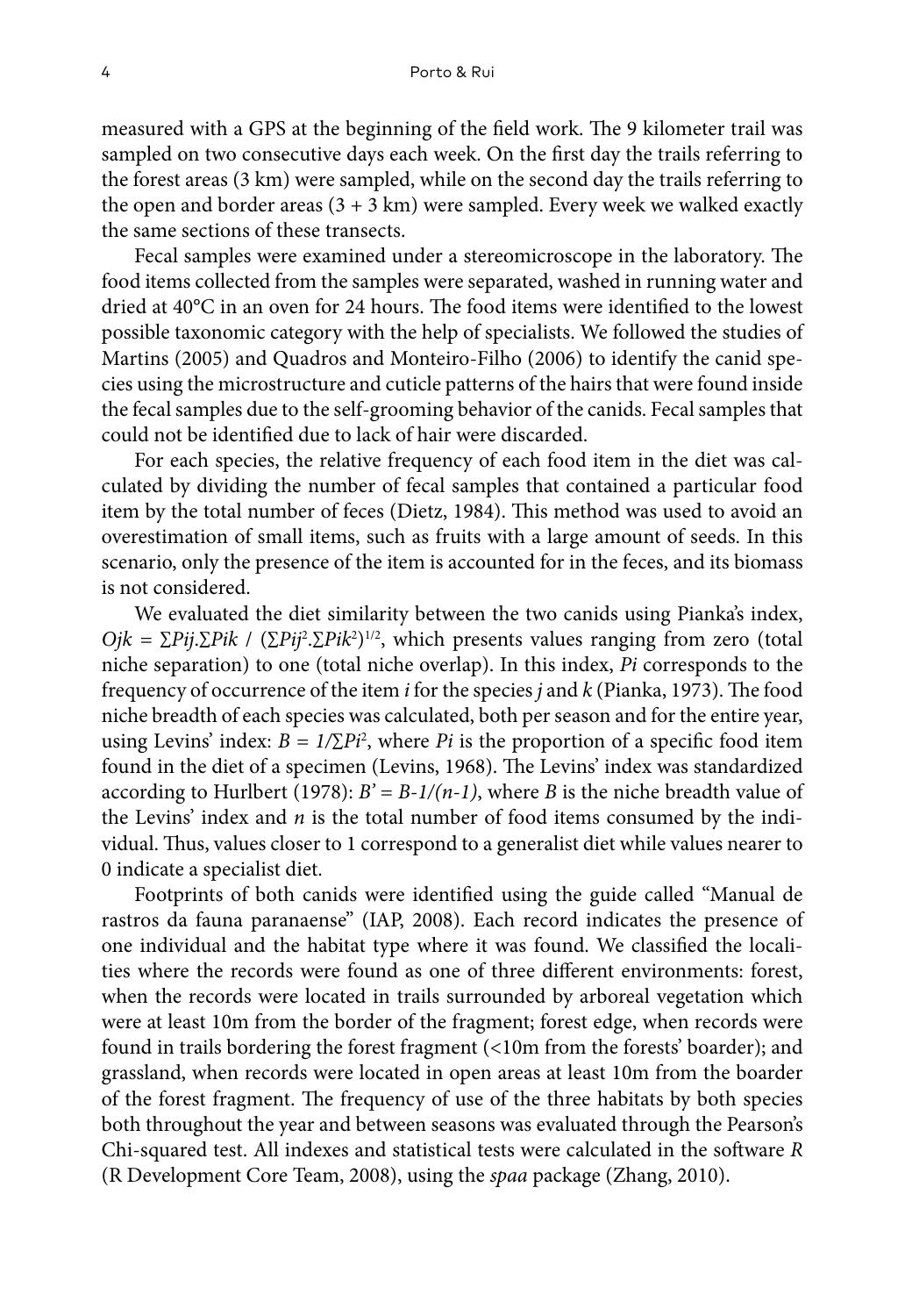| <b>Seasons</b>            |                          |       |                          |          |                |       |                |                          |                |                          |
|---------------------------|--------------------------|-------|--------------------------|----------|----------------|-------|----------------|--------------------------|----------------|--------------------------|
| Food items                | Summer                   |       | Autumn                   |          | Winter         |       | <b>Spring</b>  |                          | Total          |                          |
|                           | C(37)                    | L(18) | C(28)                    | L(28)    | C(16)          | L(11) | C(19)          | L(12)                    | C(100)         | L(69)                    |
| <b>Fruits</b>             |                          |       |                          |          |                |       |                |                          |                |                          |
| Syagrus<br>romanzoffiana  | 2.7                      | 5.6   | 35.7                     | 14.3     | 56.2           | 72.7  | 100            | 100                      | 39             | 36.2                     |
| Hovenia dulcis            | $\overline{a}$           | ÷,    | 14.3                     | 3.6      | 18.8           | 27.3  | ÷,             | $\overline{\phantom{a}}$ | 7              | 5.8                      |
| Ficus organensis          | 16.2                     | 22.2  | 64.3                     | 39.3     | $\overline{a}$ | ÷,    | 10.5           | 8.3                      | 26             | 23.2                     |
| Syzygium cumini           | $\overline{\phantom{a}}$ | 5.6   | 7.1                      | 42.9     | L,             | L,    | $\overline{a}$ | $\overline{a}$           | $\overline{c}$ | 18.8                     |
| Vitex                     | 37.8                     | 27.8  | ÷,                       | 3.6      |                |       |                | ä,                       | 14             | 8.7                      |
| montevidensis             |                          |       |                          |          |                |       |                |                          |                |                          |
| Eugenia uniflora          | 5.4                      | 16.7  | 7.1                      | 21.4     |                |       |                | $\overline{a}$           | $\overline{4}$ | 13                       |
| Unidentified              | 29.7                     | 22.2  | $\overline{\phantom{a}}$ | 10.7     | 18.8           |       |                | 8.3                      | 14             | 11.6                     |
| $(n=8)$                   |                          |       |                          |          |                |       |                |                          |                |                          |
| Animal items              |                          |       |                          |          |                |       |                |                          |                |                          |
| Invertebrates             |                          |       |                          |          |                |       |                |                          |                |                          |
| Coleoptera                | 56.7                     | 55.6  | 10.7                     | 7.1      | 18.8           | 36.4  | 47.4           | 41.7                     | 36             | 30.4                     |
| Orthoptera -<br>Gryllidae | 5.4                      | 11.1  | ÷,                       | 7.1      | ÷,             | 9.1   | 5.3            | ÷                        | 3              | 7.3                      |
| Crustacea                 | $\overline{\phantom{a}}$ | ÷,    |                          | L,       | 6.3            |       |                |                          | $\mathbf{1}$   | $\overline{\phantom{a}}$ |
| Gastropoda -<br>Pomacea   | 2.7                      | 11.1  |                          |          | 6.3            |       |                |                          | $\overline{c}$ | 2.9                      |
| Vertebrates               |                          |       |                          |          |                |       |                |                          |                |                          |
| Osteichthyes -<br>Fish    | 8.1                      | ÷,    | 3.6                      |          |                |       |                |                          | $\overline{4}$ | $\overline{\phantom{a}}$ |
| Amphibia - Anura          | 2.7                      | 5.6   | $\overline{\phantom{a}}$ | ÷,       | 25             | 27.3  | 10.5           | 16.7                     | 7              | 8.7                      |
| Reptilia - Snakes         | 2.7                      | 5.6   | $\overline{\phantom{a}}$ | 3.6      | 12.5           | 9.1   | $\blacksquare$ | $\overline{a}$           | 3              | 4.4                      |
| Aves                      | $\overline{a}$           | ÷,    | 3.6                      | $\omega$ | 6.3            | 9.1   | 10.5           | 8.3                      | $\overline{4}$ | 2.9                      |
| Mammalia -<br>Rodentia    | 10.8                     | ÷,    | 7.1                      | 3.6      | 18.8           | 27.3  | 5.3            | 16.7                     | 10             | 8.7                      |
| Unidentified<br>$(n=1)$   | L,                       | ÷,    | 7.1                      |          |                |       | ÷,             | ÷,                       | $\overline{c}$ | ÷,                       |
| <b>Indexes</b>            |                          |       |                          |          |                |       |                |                          |                |                          |
| Levin                     | 0.275                    | 0.347 | 0.210                    | 0.301    | 0.340          | 0.262 | 0.116          | 0.136                    | 0.413          | 0.494                    |
| Pianka                    | 0.943                    |       | 0.719                    |          | 0.942          |       | 0.987          |                          | 0.938          |                          |
| Standard<br>deviation     | 0.068                    |       | 0.155                    |          | 0.077          |       | 0.071          |                          | 0.058          |                          |
| P                         | ${}< 0.05$               |       | ${}< 0.05$               |          | ${}< 0.05$     |       | ${}< 0.05$     |                          | ${}< 0.05$     |                          |

**Table 1.** Number of samples and relative frequency of food items in the diet of *Cerdocyon thous* (C) and *Lycalopex gymnocercus* (L) in the Pampas of southern Brazil. Standard deviations and *P* values are from Pianka's index.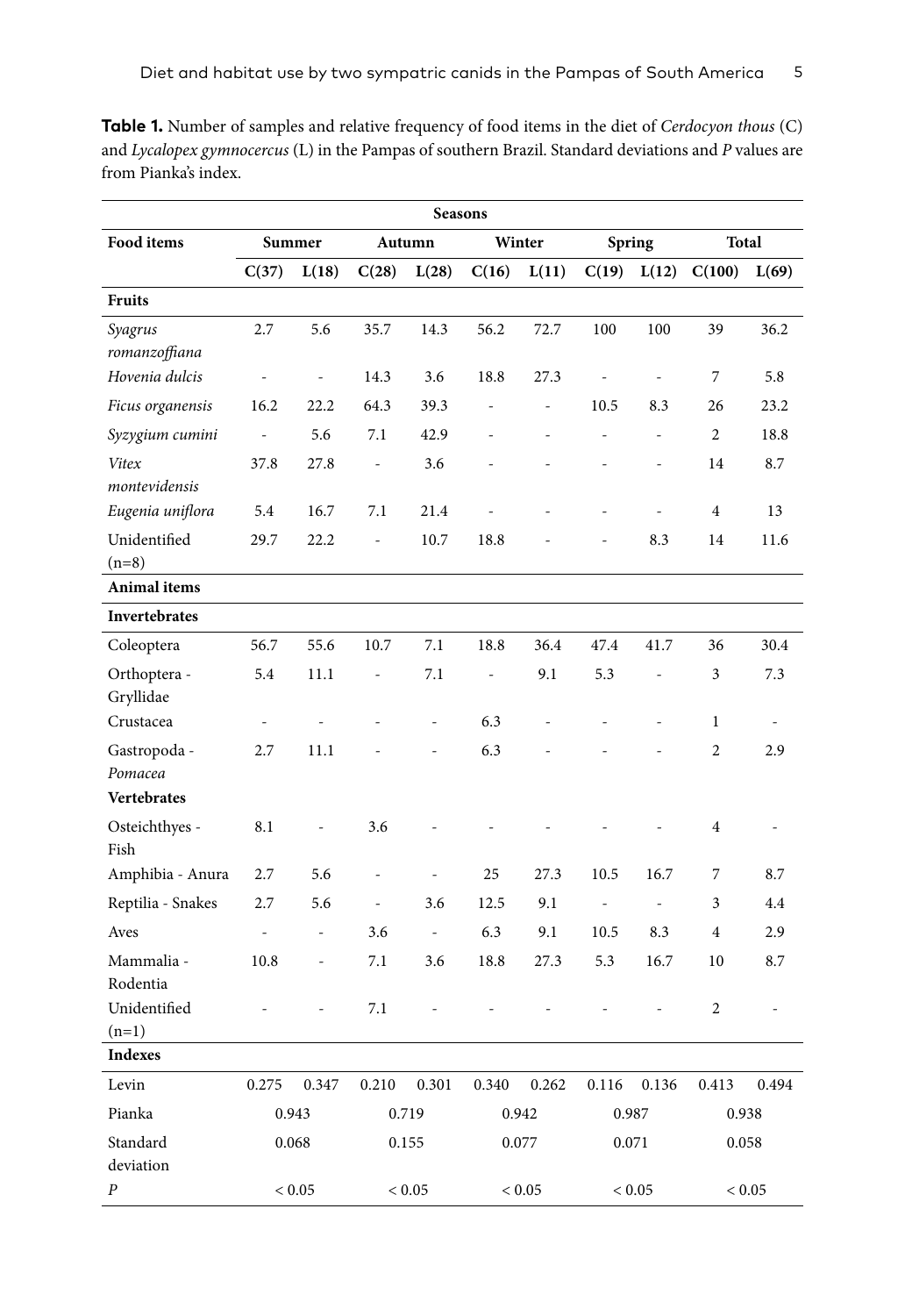## **Results**

A total of 169 fecal samples were collected. Hundred were found to belong to *C. thous* and 69 were found to belong to *L. gymnocercus*. The fecal contents demonstrate that both species feed on fruits, invertebrates and vertebrates (Table 1). *Cerdocyon thous* presented a diet composed of fruits from 14 different species, of which *Syagrus romanzoffiana* (Cham.) Glassman, *Ficus organensis* (Miq.) Miq. and *Vitex montevidensis* Cham. were dominant. Coleoptera, Rodentia and Anura were the most consumed animal items. The diet of *L. gymnocercus* was composed of fruits from 13 species, with a dominance of *S. romanzoffiana*, *Ficus organensis* and *Syzygium cumini* (L.) SKEELS (Table 1). Coleoptera, Rodentia and Anura remains were also found. The Levins' index was similar for both species, showing a moderate niche breadth value for *C. thous* and *L. gymnocercus* throughout the entire year. However, when we analyzed seasonal variation the index showed that both *C. thous* and *L. gymnocercus* were fruit consumption specialists, but their frequency of item consumption changed among the seasons (Table 1). Pianka's index showed high overlap between the diets of the two canids throughout the year  $(O = 0.938)$ , as well as in the summer, winter and spring seasons. In the autumn the diets were distinct due to the preference of *F. organensis* and *S. romanzoffiana* by *C. thous*, while *L. gymnocercus* consumed *S. cumini, F. organensis* and *Eugenia uniflora* L. In addition, during the autumn *C. thous* consumed animal items at a higher frequency than *L. gymnocercus* did (Table 1).

We obtained 113 presence records of *C. thous* in the study area (45 records in the forest environment, 44 in the forest edge environment and 24 in the grassland



#### **Overall for both species**

**Species** 

**Figure 2.** Habitat use by *Cerdocyon thous* and *Lycalopex gymnocercus* across the three types of vegetation, in the Pampas of southern Brazil, shown for the entire year. The value of the Y axis is a percentage of the total number of records.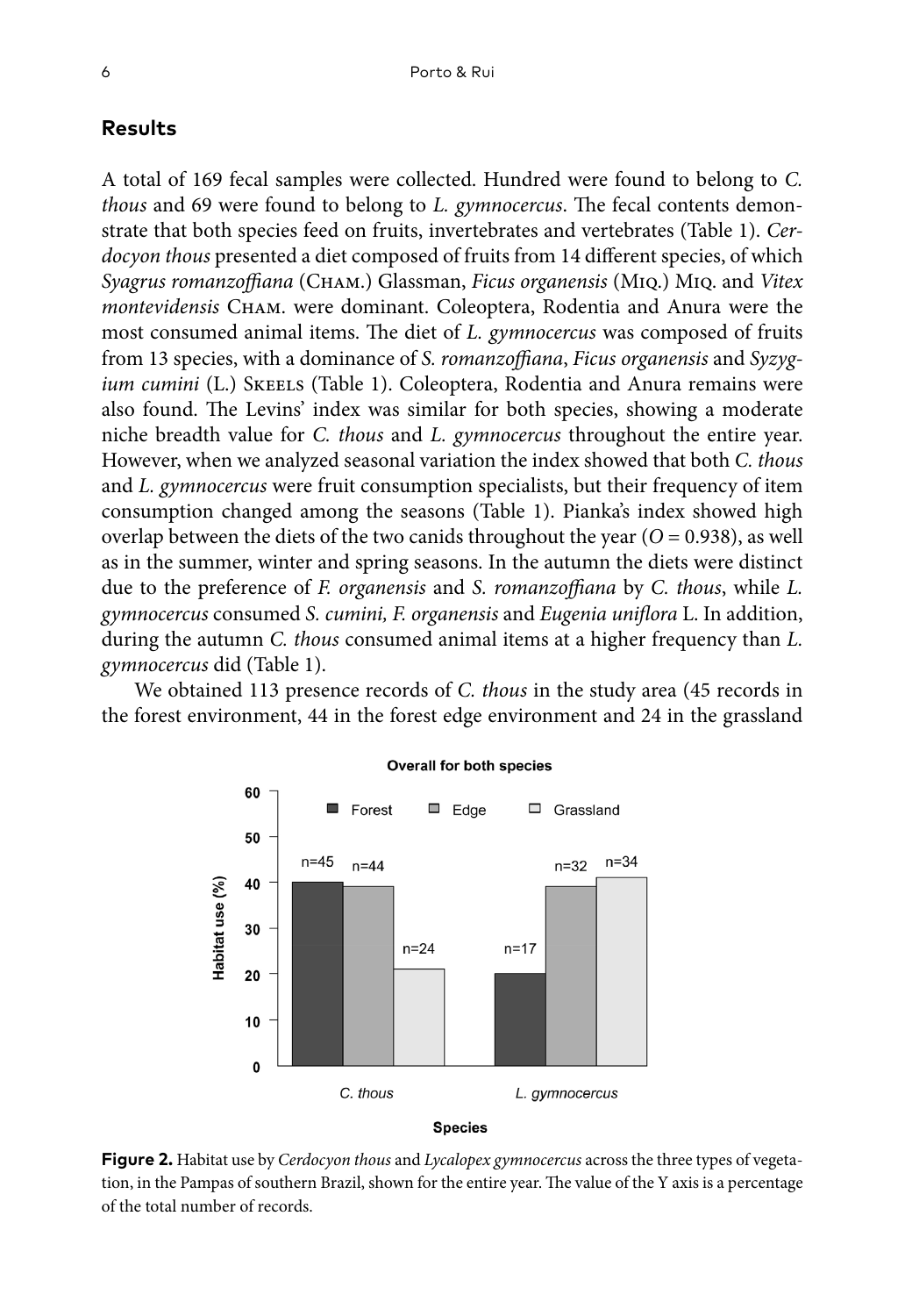environment). Of these records of *C. thous*, 100 were obtained from fecal samples, two came from direct visualizations of the canid and 11 were from footprints. For *L. gymnocercus*, we obtained 83 records (17 in the forest environment, 32 in the forest edge environment and 34 in the grassland environment; Figure 2). Of these, 69 were from fecal samples, one came from direct visualization of the canid and 13 were from footprints. *Cerdocyon thous* used forest areas with a high frequency, while *L. gymnocercus* was more active in grasslands  $(X^2 = 13.92, df = 6, P = 0.001;$  Figure 2). Our results show that both species use forest edge environments similarly.

Our results also indicated a seasonal variation in habitat use. *Cerdocyon thous* used forest areas more frequently in summer and spring, while in autumn and winter it was more active in the forest edge environment ( $X^2 = 24.23$ ,  $df = 6$ ,  $P < 0.001$ ; Figure 3). We did not find evidence for a seasonal change in the pattern of habitat type use for *L. gymnocercus* ( $X^2 = 8.59$ , df = 6, P = 0.198; Figure 4).

# **Discussion**

The diets of *C. thous* and *L. gymnocercus* presented a great overlap, with both species consuming a wide variety of food items. While other authors have emphasized the importance of fruits in the diets of these foxes (Facure and Giaretta, 1996; Facure and Monteiro-Filho, 1996; Facure *et al*., 2003; Rocha *et al*., 2008), our study shows that this importance is maintained throughout the whole year. A probable explanation for this behavior is that there is a constant source of fruits available throughout the year in the forested areas. This situation occurs because of the different life cycles of the plant species, since for example *S. romanzoffiana* produces a large quan-



**Figure 3.** Seasonal variation in habitat use by *Cerdocyon thous* across the three types of vegetation in the Pampas of southern Brazil. The value of the Y axis is a percentage of the total number of records.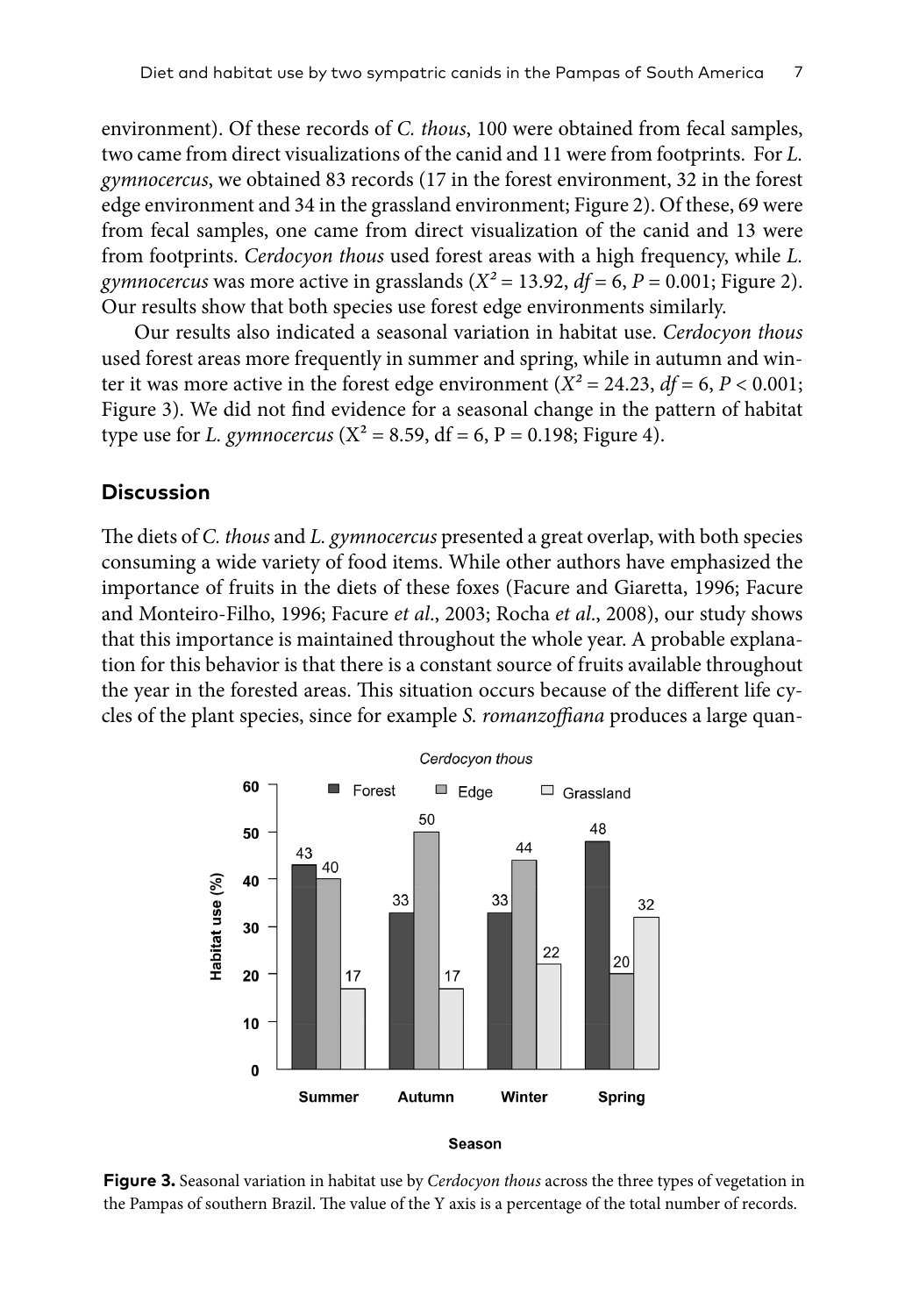#### 8 Porto & Rui



#### Lycalopex gymnocercus

**Figure 4.** Seasonal variation in habitat use by *Lycalopex gymnocercus* across the three types of vegetation in the Pampas of southern Brazil. The value of the Y axis is a percentage of the total number of records.

tity of fruit during winter and spring. Therefore, fruits end up being an attractive and abundant resource for both canids throughout the entire year.

Levins' index demonstrated that both species present opportunistic behaviors. *Cerdocyon thous* and *L. gymnocercus* exhibited very similar food behaviors in each season. During the summer the high diversity of consumed items was probably due to the lack of their main food resource, *S. romanzoffiana*, which does not fruit during this period. However, during the other seasons the consumption of *S. romanzoffiana* was high while the proportion of other resources in the canids' diet varied. In autumn *C. thous* and *L. gymnocercus* exhibited different diets, which resulted in a decrease in overlap of their food niches. It is clear that *S. romanzoffiana* is a very important resource for both canids due its high consumption. Due the great amount of its seeds found in good condition in the fecal samples, it is likely that *C. thous* and *L. gymnocercus* are dispersers of the plant in this area. Similar results already demonstrated the high consumption of *S. romanzoffiana* in the diet of canids (Rocha *et al*., 2008), confirming how important this resource is for both species.

The habitat use of *C. thous* has always been associated with forest environments in the literature, but it is noted that it also exhibits flexibility due to its use of open areas. On the other hand, *Lycalopex gymnocercus* is more strongly associated with open areas (Langguth, 1975; Redford and Eisenberg, 1992; Sánchez-Lalinde and Pérez-Torres, 2008). Our results showed that both canids used the three habitat types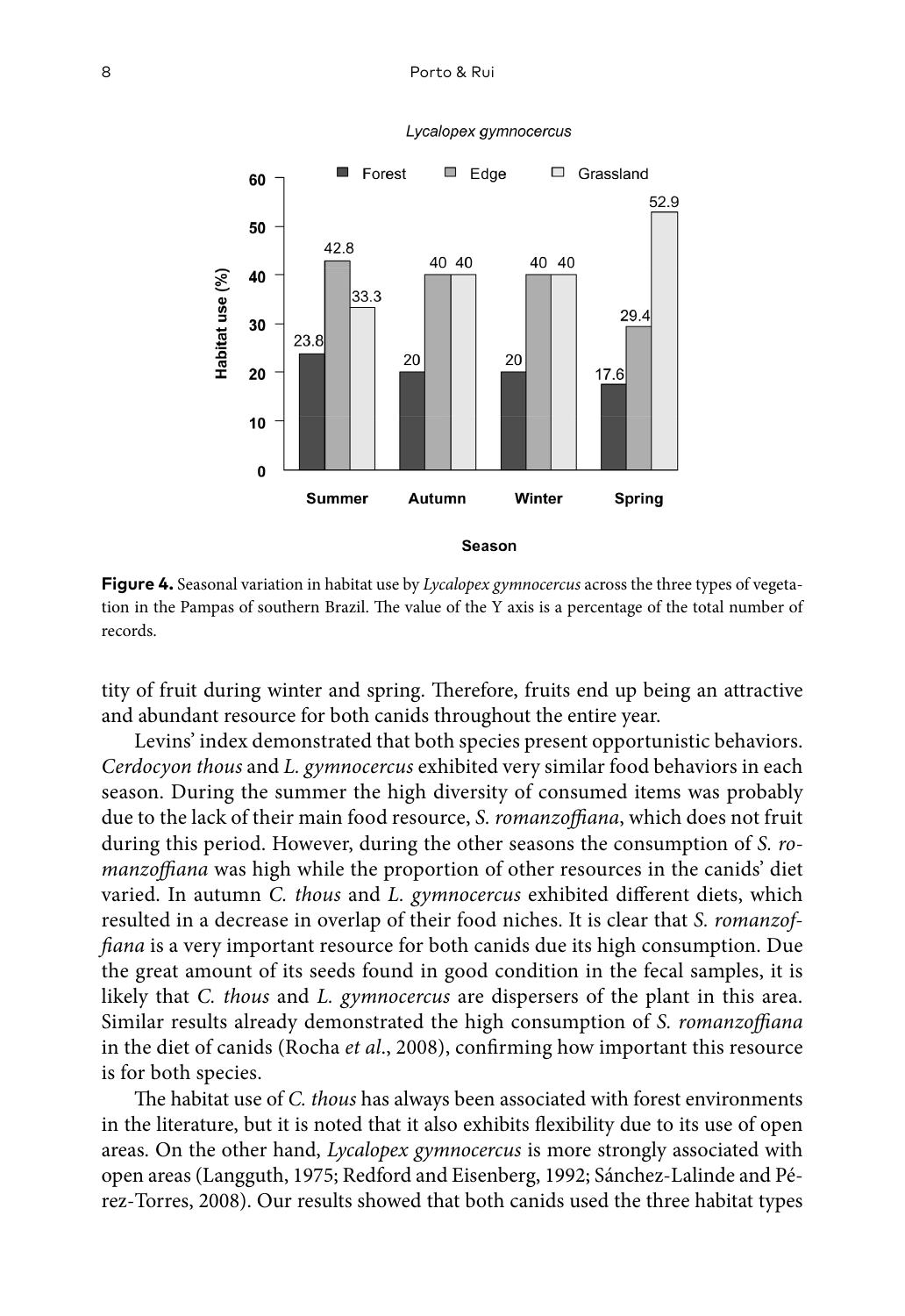differentially, supporting the information in the literature. Similar results where demonstrated by Vieira and Port (2007) and Di Bitetti *et al*. (2009).

Considering the premise that feeding behavior influences habitat use, one plausible explanation for the high use of forest areas by *C. thous* in the summer is the abundant quantity of mature fruits within the forest fragments. In addition, there were no trees of *S. romanzoffiana* (one of their main diet constituents) fruiting in the area during the summer, suggesting the need for *C. thous* to spend more time inside forest areas foraging for available resources. On the other hand, *L. gymnocercus* preferred forest edges and open areas during the same season. By contrast, in autumn and winter there was a scarcity of fruits across the whole study site. However, *S. romanzoffiana* began to fruit and thus became a very attractive resource. In addition to this, there was a great concentration of *S. romanzoffiana* trees in the forest edges, which makes this environment very important for both foxes during these seasons. These ideas originated from phenological observations made during the study period, but the lack of a phenological monitoring in other studies that address the diet of canids unfortunately does not allow us to compare our observations with data from other localities.

Habitat utilization showed that *C. thous* and *L. gymnocercus* exhibited the highest number of records in forest and open areas, respectively, during spring. This situation probably occurred because during this season both species produce offspring (Macdonald, 1983; Eisenberg and Redford, 1999). Therefore, it is plausible that both species spend more time caring for their pups in their dens, which are located in their preferential environments; forest areas for *C. thous* and open areas for *L. gymnocercus*. In fact, this behavior was observed in the records, as two *C. thous* dens containing pups were located in the forest area while a female *L. gymnocercus* and her offspring were recorded in the open area.

Our results suggest that both canids present omnivorous diets, with a high consumption of fruits and small animals. We also discovered a higher relative frequency of fruits in the diets of both species than previously recorded in other studies. In addition, we demonstrated that both canids use the habitat types in the study area to different degrees.

# **Acknowledgments**

We thank E. Zefa, J. E. F. Dornelles and C. J. Drehmer for their help in the identification of animal remains. We thank R. Lüdtke for her help in the identification of plant items and for helping us find references. We thank the two anonymous reviewers who helped to improve this work. We also thank F. D. Kober and L. Nunes for their help during field work. We thank EMBRAPA Clima Temperado for authorizing the study in the area and finally, we would like to thank FAPERGS for the scholarship given to L. M. V. Porto during this research.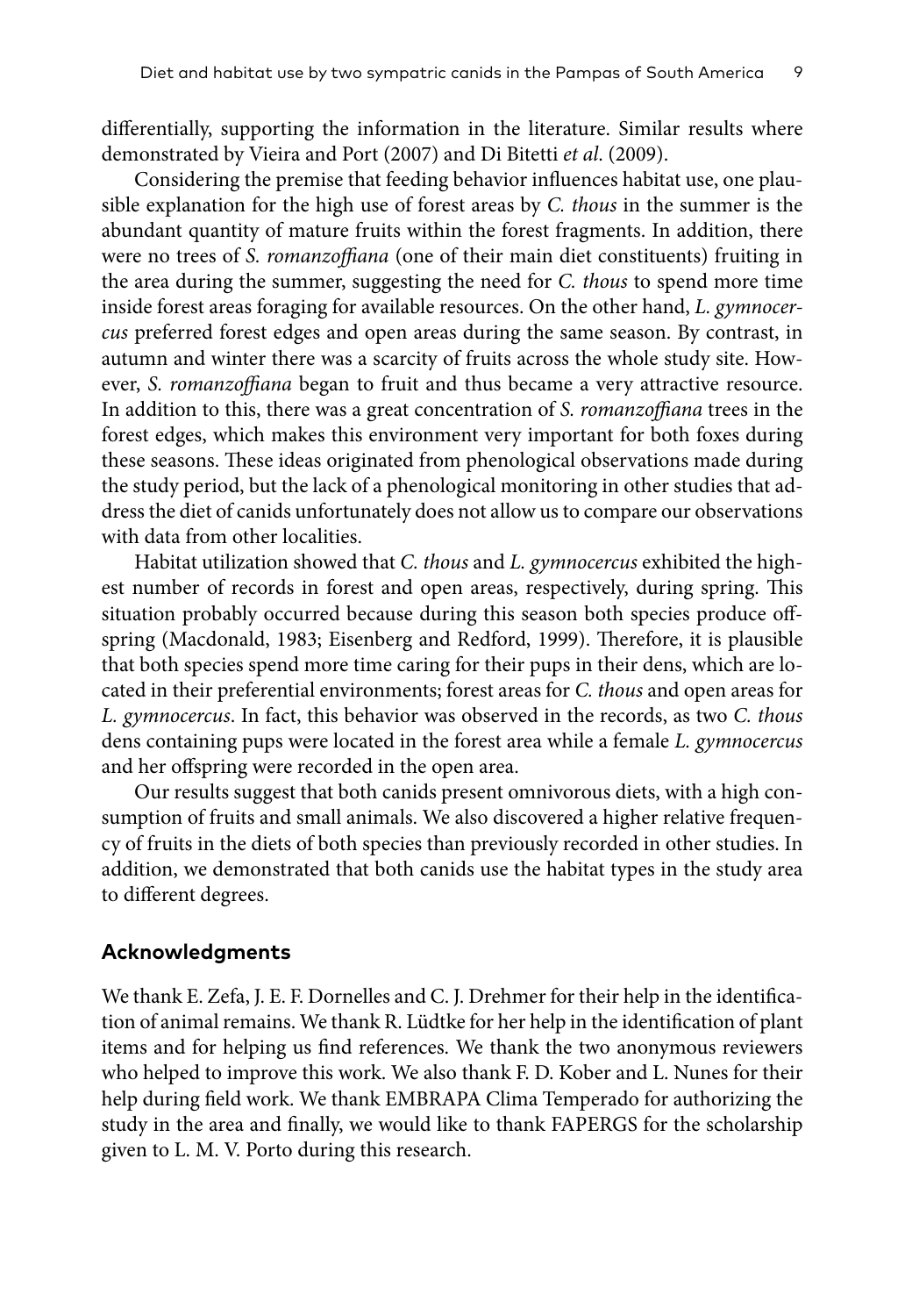# **References**

- BERTA, A. 1982. *Cerdocyon thous*. *Mammalian Species*, **182**:1-4. [https://doi.](https://doi.org/10.2307/3503974) [org/10.2307/3503974](https://doi.org/10.2307/3503974)
- BUENO, A.; MOTTA-JUNIOR, J. 2004. Food habits of two syntopic canids, the maned wolf (*Chrysocyon brachyurus*) and the crab-eating fox (*Cerdocyon thous*), in southeastern Brazil. *Revista Chilena de Historia Natural*, **77**:5-14. [https://doi.org/10.4067/s0716-](https://doi.org/10.4067/s0716-078x2004000100002) [078x2004000100002](https://doi.org/10.4067/s0716-078x2004000100002)
- CASTILLO, D.F.; BIROCHIO, D.E.; LUCHERINI, M.; EMMA, B. 2011. Diet of Adults and Cubs of *Lycalopex gymnocercus* in Pampas Grassland: A Validation of the Optimal Foraging Theory? *Annales Zoologici Fennici*, **48**:251-256.<https://doi.org/10.5735/086.048.0406>
- DI BITETTI, M.; DI BLANCO, Y.; PEREIRA, J.; PAVIOLO, A.; PÉREZ, I. 2009. Time Partitioning Favors the Coexistence of Sympatric Crab-Eating Foxes (*Cerdocyon thous*) and Pampas Foxes (*Lycalopex gymnocercus*). *Journal of Mammalogy*, **90**(2):479-490. [https://](https://doi.org/10.1644/08-mamm-a-113.1) [doi.org/10.1644/08-mamm-a-113.1](https://doi.org/10.1644/08-mamm-a-113.1)
- DIETZ, J.M. 1984. *Ecology and Social Organization of the Maned Wolf* (*Chrysocyon brachyurus*). Washington, Smithsonian Institution Press, 392 p. [https://doi.org/10.5479/](https://doi.org/10.5479/si.00810282.392) [si.00810282.392](https://doi.org/10.5479/si.00810282.392)
- EISENBERG, J.; REDFORD, K. 1999. *Mammals of the Neotropics, Volume 3, the Central Neotropics: Ecuador, Perú, Bolivia, Brazil.* Chicago, University of Chicago Press, 624 p. <https://doi.org/10.2307/3803112>
- ELMHAGEN, B.; TANNERFELDT, M.; VERUCCI, P.; ANGERBJRN, A. 2000. The arctic fox (*Alopex lagopus*): An opportunistic specialist. *Journal of Zoology*, **251**:139-149. [https://](https://doi.org/10.1111/j.1469-7998.2000.tb00599.x) [doi.org/10.1111/j.1469-7998.2000.tb00599.x](https://doi.org/10.1111/j.1469-7998.2000.tb00599.x)
- EMMONS, L.; FEER, F. 1997. *Neotropical Rainforest Mammals: A Field Guide.* Chicago, University of Chicago Press, 396 p. <https://doi.org/10.1017/s0266467498280394>
- ESTAÇÃO AGROCLIMATOLÓGICA DE PELOTAS. 2015. Pelotas, EMBRAPA–Agrometeorology lab. Available in: [http://agromet.cpact.embrapa.br.](http://agromet.cpact.embrapa.br)
- FACURE, K.; GIARETTA, A.; MONTEIRO-FILHO, E. 2003. Food habits of the crab-eating fox, *Cerdocyon thous*, in an altitudinal forest of the Mantiqueira Range, Southeastern Brazil. *Mammalia*, **67**:503-511.<https://doi.org/10.1515/mamm-2003-0404>
- FACURE, K.; GIARETTA, A. 1996. Food habits of carnivores in a coastal Atlantic Forest of Southeastern Brazil. *Mammalia*, **60**:499-502. [https://doi.org/10.1515/mamm-1996-](https://doi.org/10.1515/mamm-1996-0319) [0319](https://doi.org/10.1515/mamm-1996-0319)
- FACURE, K.; MONTEIRO-FILHO, E. 1996. Feeding habits of the crab-eating fox, *Cerdocyon thous* (Carnivora, Canidae) in a suburban area of southeastern, Brazil. *Mammalia*, **60**:147-149.
- HURLBERT, S. 1978. The measurement of niche overlap and some relatives. *Ecology*, **59**:67- 77. <https://doi.org/10.2307/1936632>
- INSTITUTO AMBIENTAL PARANÁ. Manual de rastros da fauna paranaense. Available in: [http://www.redeprofauna.pr.gov.br.](http://www.redeprofauna.pr.gov.br)
- JÁCOMO, A.; SILVEIRA, L.; DINIZ-FILHO, J. 2004. Niche separation between the maned wolf (*Chrysocyon brachyurus*), the crab-eating fox (*Dusicyon thous*) and the hoary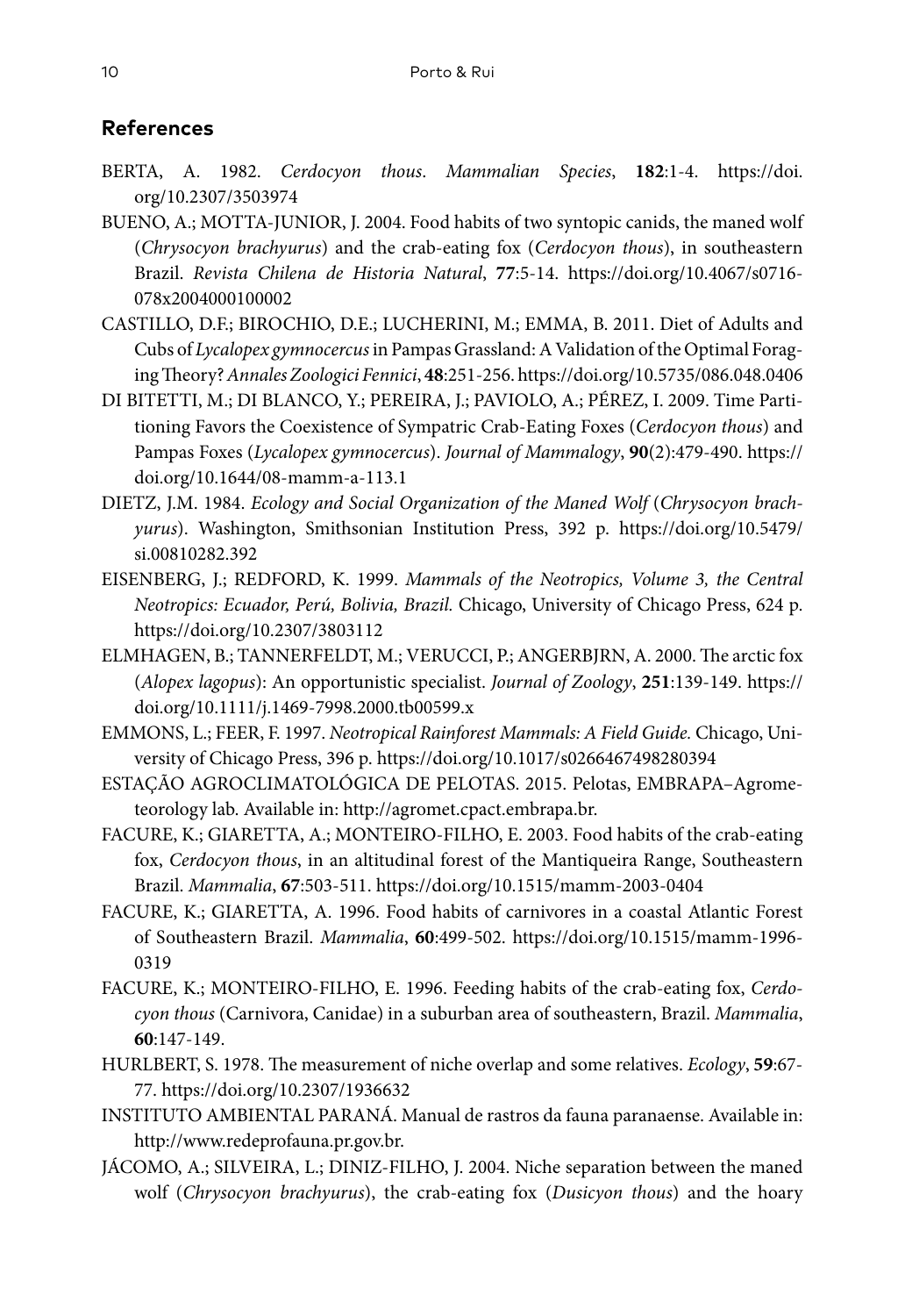fox (*Dusicyon vetulus*) in central Brazil. *Journal of Zoology*, **262**:99-106. [https://doi.](https://doi.org/10.1017/s0952836903004473) [org/10.1017/s0952836903004473](https://doi.org/10.1017/s0952836903004473)

- JEDRZEJEWSKA, B.; JEDRZEJEWSKI, W. 1998. *Predation in Vertebrate Communities the Bialowieza Primeval Forest as a Case Study*. Berlin, Springer, 450 p. [https://doi.](https://doi.org/10.1007/978-3-662-35364-6) [org/10.1007/978-3-662-35364-6](https://doi.org/10.1007/978-3-662-35364-6)
- JUAREZ, K.; MARINHO-FILHO, M. 2002. Diet, Habitat Use, and Home Ranges of Sympatric Canids in Central Brazil. *Journal of Mammalogy*, **83**:925-933. [https://doi.](https://doi.org/10.1644/1545-1542(2002)083%3C0925:dhuahr%3E2.0.co;2) [org/10.1644/1545-1542\(2002\)083<0925:dhuahr>2.0.co;2](https://doi.org/10.1644/1545-1542(2002)083%3C0925:dhuahr%3E2.0.co;2)
- KANEKO, Y.; MARUYAMA, N.; MACDONALD. D.W. 2006. Food habits and habitat selection of suburban badgers (*Meles meles*) in Japan. *Journal of Zoology*, **270**:78-89. [https://](https://doi.org/10.1111/j.1469-7998.2006.00063.x) [doi.org/10.1111/j.1469-7998.2006.00063.x](https://doi.org/10.1111/j.1469-7998.2006.00063.x)
- KLEIMAN, D.G. 1967. Some Aspects of Social Behavior in the Canidae. *American Zoologist*, **7**:365-372. <https://doi.org/10.1093/icb/7.2.365>

KÖPPEN, W. 1948. *Climatologia*. Mexico city, Fondo Cultura Econômica, 478p.

- LANGGUTH, A. 1975. *Ecology and evolution in South American canids. The wild canids*. Van Nostrand Reinhold, New York.
- LEVINS, R. 1968. *Evolution in changing environments*. New Jersey, University Press, 132 p.
- LUCHERINI, M.; VIDAL, E. 2008. *Lycalopex Gymnocercus* (Carnivora: Canidae), *Mammalian Species*, **820**:1-9.<https://doi.org/10.1644/820.1>
- MACDONALD, D.W. 1983. The ecology of carnivore social behaviour. *Nature*, **301**:379-384. <https://doi.org/10.1038/301379a0>
- MARTINS, I. 2005. *Identificação dos canídeos brasileiros através dos seus pelos guarda*. Assis, Universidade Estadual Paulista, 55p.
- PEDÓ, E.; TOMAZZONI, A.C.; HARTZ, S.M.; CHRISTOFF, A.U. 2006. Diet of crab-eating fox, *Cerdocyon thous* (Linnaeus) (Carnivora, Canidae), in a suburban area of southern Brazil. *Revista Brasileira de Zoologia*, **23**:637-641. [https://doi.org/10.1590/s0101-](https://doi.org/10.1590/s0101-81752006000300005) [81752006000300005](https://doi.org/10.1590/s0101-81752006000300005)
- PIANKA, E.R. 1973. The Structure of Lizard Communities. *Annual Review of Ecology, Evolution, and* Systematics, **4**:53-74. <https://doi.org/10.1146/annurev.es.04.110173.000413>
- POUGH, F.H.; HEISER, J.B.; MCFARLAND, W.N. 1993. *A Vida dos Vertebrados*. São Paulo, Atheneu Editora, 839 p.
- QUADROS, J.; MONTEIRO-FILHO, E.L.A. 2006. Revisão conceitual, padrões microestruturais e proposta nomenclatória para os pêlos-guarda de mamíferos brasileiros. *Revista Brasileira de Zoologia*, **23**:279-292.<https://doi.org/10.1590/s0101-81752006000100023>
- R DEVELOPMENT CORE TEAM. 2008. R: A Language and Environment for Statistical Computing. R Foundation for Statistical Computing. Vienna, Austria.
- REDFORD, K.H.; EISENBERG, J.F. 1992. *Mammals of The Neotropics, Volume 2. The Southern Cone: Chile, Argentina, Uruguay, Paraguay.* Chicago, The University of Chicago Press, 460 p. <https://doi.org/10.2307/1382449>
- ROCHA, V.J.; AGUIAR, L.M.; SILVA-PEREIRA, J.E.; MORO-RIOS, R.F.; PASSOS, F.C. 2008. Feeding habits of the crab-eating fox, *Cerdocyon thous* (Carnivora: Canidae), in a mosaic area with native and exotic vegetation in Southern Brazil. *Revista Brasileira de Zoologia*, **25**:594-600.<https://doi.org/10.1590/s0101-81752008000400003>